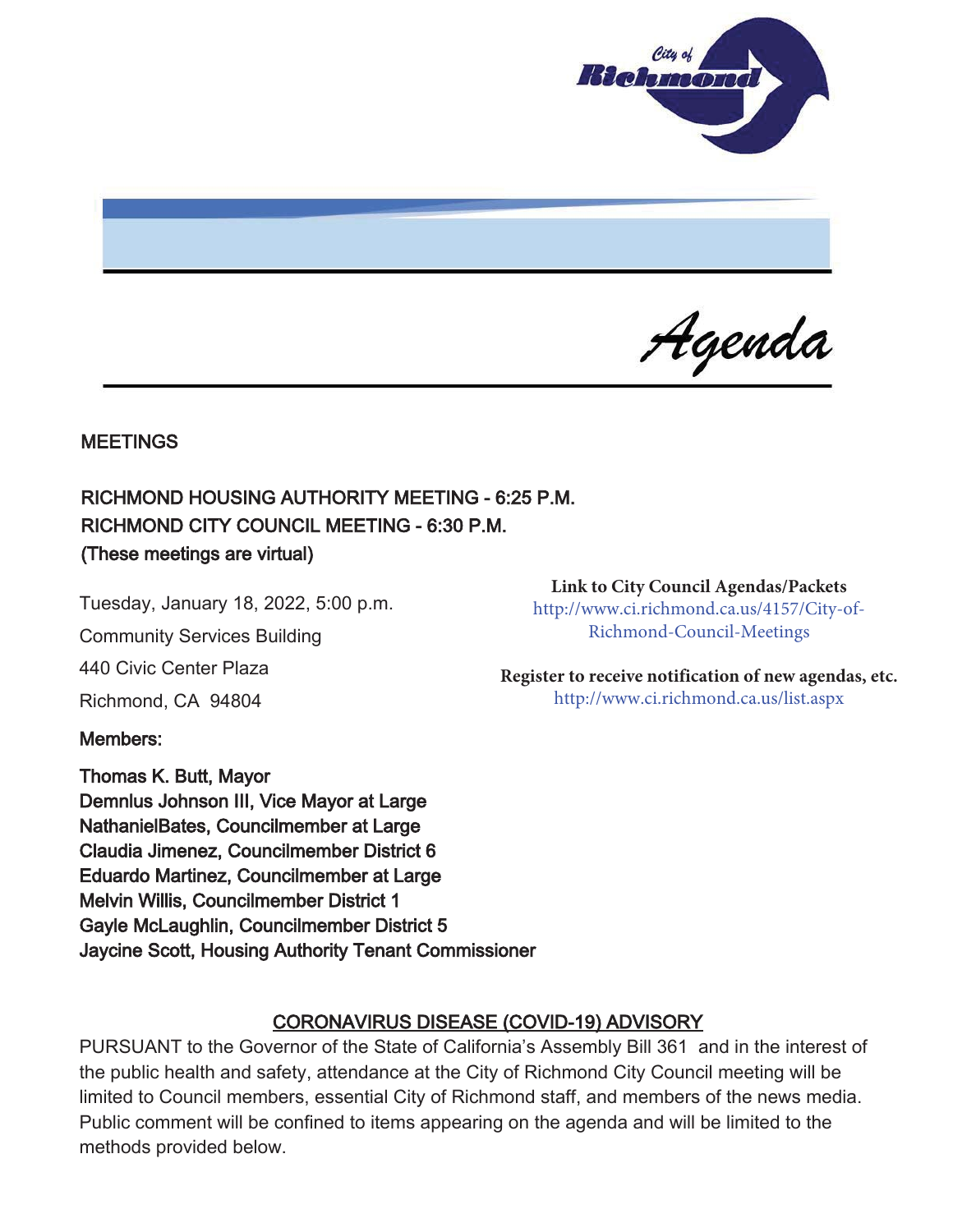### How to watch the meeting from home:

1. KCRT – Comcast Channel 28 or AT&T Uverse Channel 99

## 2. Livestream online at http://www.ci.richmond.ca.us/3178/KCRT-Live

Public comment may be submitted by mail, eComment, email and/or Zoom video conference in the manner that follows, provided that no member of the **public** may submit more than one verbal comment per agenda item.

Via mail received by 1:00 p.m. the day of the meeting, sent to 450 Civic Center Plaza, 3rd Floor, Office of the Clerk, Richmond, CA 94804.

Via eComments: eComments are available once an agenda is published. Locate the meeting in "upcoming meetings" and click the comment bubble icon. Click on the item you wish to comment on. eComments can be submitted when the agenda is published and until the conclusion of public comments for the agenda item. eComments can be viewed by the City Council and members of the public as they are submitted. Email your comment to cityclerkdept@ci.richmond.ca.us should you have difficulty submitting an eComment during a meeting.

Via email to cityclerkdept@ci.richmond.ca.us by 1:00 p.m. the day of the meeting.

Emails MUST contain in the subject line 1) public comments – Open Session prior to Closed Session; 2) public comments – Open Forum; or 3) public comments agenda item  $\#$  [include the agenda item number]. All such email with correctly labeled subject lines will be posted on-line and emailed to the City Council before the meeting is called to order. Email received after 1:00 p.m. will be posted on-line following the meeting as part of the supplemental materials attached to the meeting minutes.

Via Zoom by video conference – for Open Session and City Council: Please click the link below to join the webinar:

# https://zoom.us/j/99312205643?pwd=MDdqNnRmS2k4ZkRTOWhlUldQOUF1Zz09 Passcode: ccmeeting

By iPhone one-tap: US: +16699006833,,99312205643# or +13462487799,,99312205643# By Telephone: Dial (for higher quality, dial a number based on your current location): US: +1 669 900 6833 or +1 346 248 7799 or +1 253 215 8782 or +1 312 626 6799 or +1 929 205 6099 or +1 301 715 8592 Webinar ID: 993 1220 5643 International numbers available: https://zoom.us/u/aehrwCgISx

To comment by video conference, click on the Participants button at the bottom of your screen and select the "Raise Your Hand" button to request to speak when Public Comment is being asked for. When called upon, press the unmute button. After the allotted time, you will then be re-muted. \*\*

To comment by phone, you will be prompted to "Raise Your Hand" by pressing "\*9" to request to speak when Public Comment is asked for. When called upon, you will be asked to unmuted by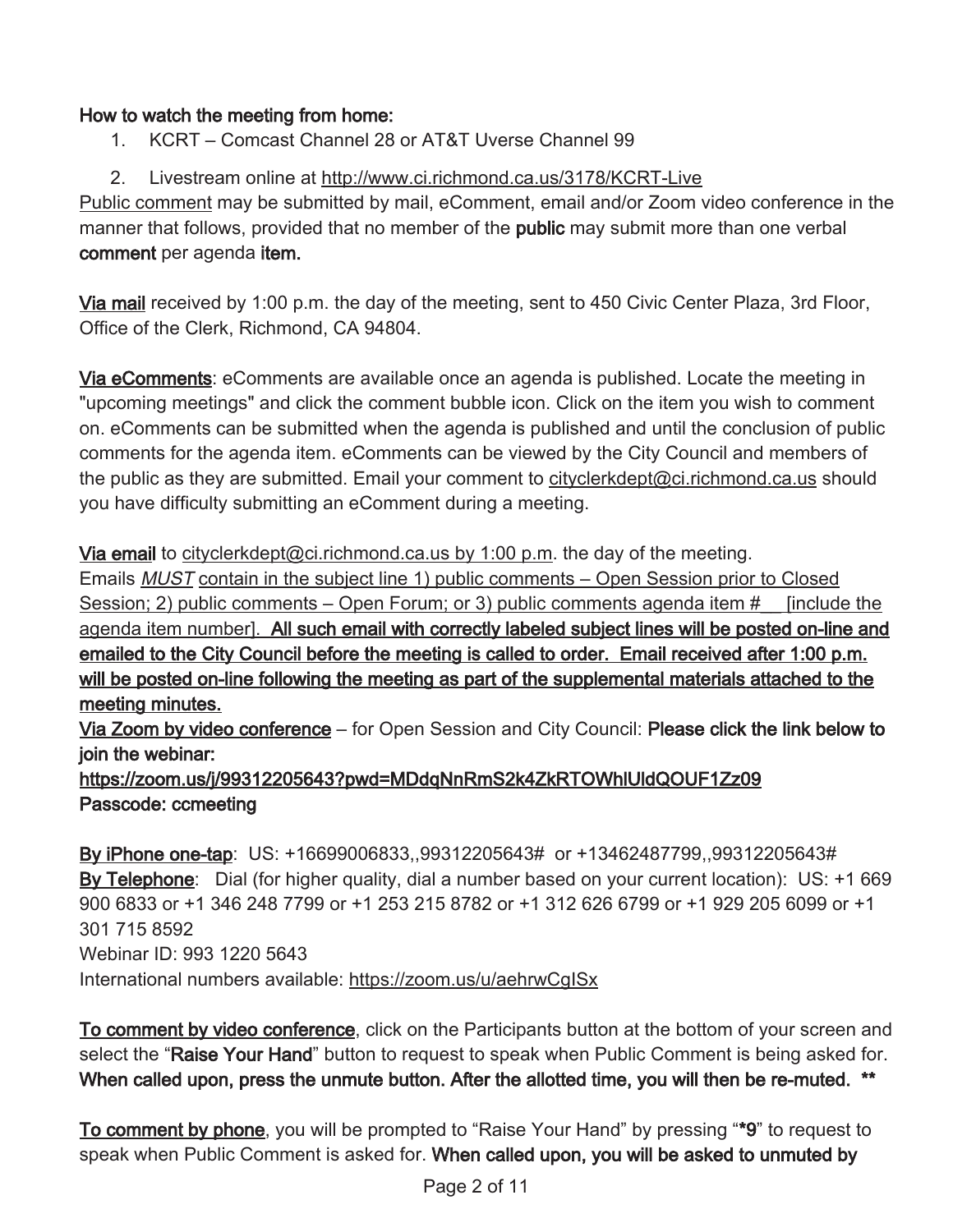pressing \*6. After the allotted time, you will then be re-muted. Instructions of how to raise your hand by phone are available at:

https://support.zoom.us/hc/en-us/articles/201362663 -Joining-a-meeting-by-phone. \*\* \*\*The mayor will announce the agenda item number and open public comment when appropriate.

Open Forum for Public Comment: Individuals who would like to address the City Council on matters not listed on the agenda or on items remaining on the consent calendar may do so under Open Forum.

The City cannot guarantee that its network and/or the site will be uninterrupted. To ensure that the City Council receives your comments, you are strongly encouraged to submit your comments in writing in advance of the meeting.

AB 361 Procedures in the Event of Technical Difficulties: In the event the meeting broadcast is disrupted, or if a technical issue on the agency's end disrupts public participation, the legislative body board cannot take any further action on the agenda until the technical issue is resolved.

Properly labeled public comments will be considered a public record, put into the official meeting record, available after the meeting as supplemental materials, and will be posted as an attachment to the meeting minutes when the minutes are posted: http://www.ci.richmond.ca.us/Archive.aspx?AMID=31.

# Procedures for Removing Consent Calendar Items from the Consent Calendar

Councilmembers and members of the public who wish to remove an item from the consent calendar must comply with the following procedures in order to remove an item from the consent calendar:

- 1. Telephone or email a City staff member who has knowledge of the subject matter by 2:00 p.m. on the day of meeting. Any staff member shown as an author of the agenda report for the particular item has knowledge of the subject matter and may be called.
- 1. Inform the City Clerk's Office by email at cityclerkdept@ci.richmond.ca.us or by phone at 510-620-6513, ext. 9, by 3:00 p.m. that they discussed the matter with staff with knowledge of the subject matter and that such Councilmember or member of the public, nonetheless, desires the item to be removed from the consent calendar for discussion.

Staff will be informed by the City Clerk's Office as soon as reasonably practicable after notice of the request to remove the item from the consent calendar. Staff may attend the meeting remotely.

# Accessibility for Individuals with Disabilities

Upon request, the City will provide for written agenda materials in appropriate alternative formats, or disability-related modification or accommodation, including auxiliary aids or services and sign language interpreters, to enable individuals with disabilities to participate in and provide comments at/related to public meetings. Please submit a request, including your name, phone number and/or email address, and a description of the modification, accommodation, auxiliary aid, service or alternative format requested at least two days before the meeting. Requests should be emailed to Page 3 of 11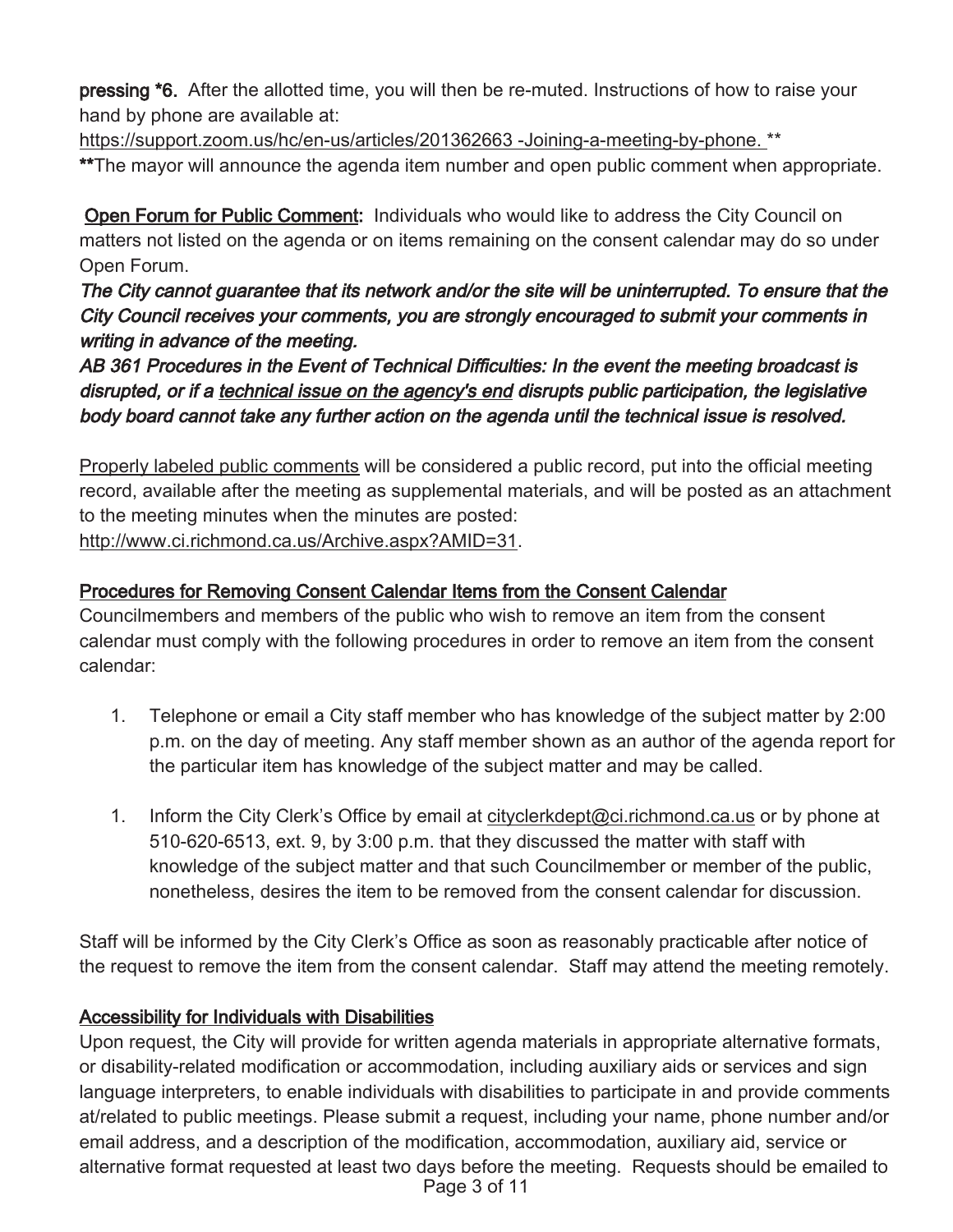cityclerkdept@ci.richmond.ca.us or submitted by phone at 510-620-6513, ext. 9, or 510-620-6509. Requests made by mail to City Clerk's Office, City Council meeting, 450 Civic Center Plaza, Richmond, CA 94804 must be received at least two days before the meeting. Requests will be granted whenever possible and resolved in favor of accessibility.

### Effect of Advisory on In-person public participation

During the pendency of Assembly Bill 361, the language in this Advisory portion of the agenda supersedes any language contemplating in-person public comment.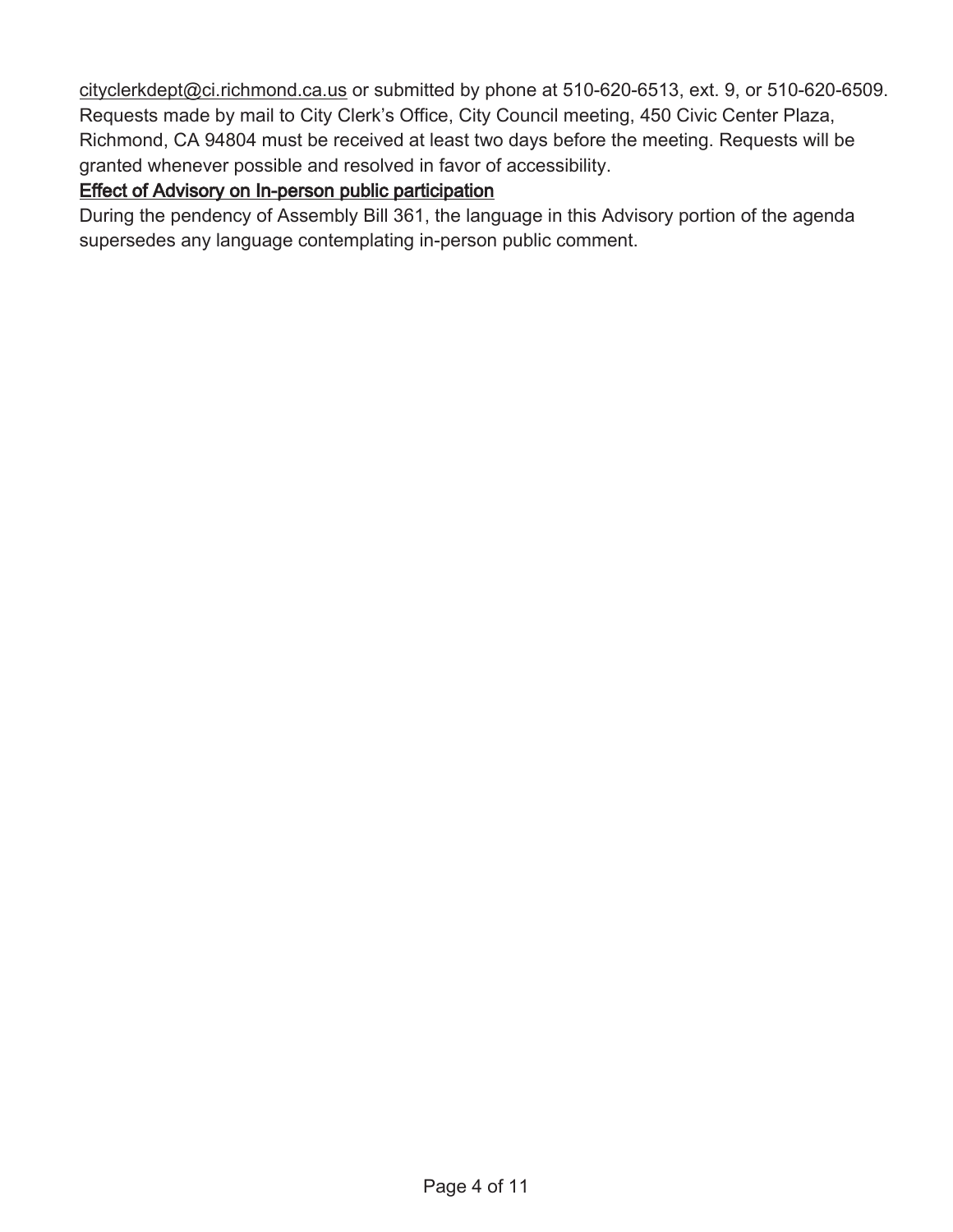### Pages

# A. OPEN SESSION TO HEAR PUBLIC COMMENT BEFORE CLOSED SESSION

5:00 p.m.

### B. ROLL CALL

.

- C. CLOSED SESSION
	- C.1. CONFERENCE WITH LEGAL COUNSEL EXISTING LITIGATION (paragraph (1) of Subdivision [d] of Government Code Section 54956.9)

Paragraph (1) of Subdivision [d] of Government Code Section 54956.9

- a. Richmond Shoreline Alliance, SPRAWLDEF, Citizens for East Shore Parks, Sunflower Alliance, and GreenActionfor Health and Environmental Justice v. City of Richmond
- b. Quincy Peoples v. Zaidan et al.
- c. Hernandez v. Hodges
- C.2. CONFERENCE WITH LEGAL COUNSEL ANTICIPATED LITIGATION(Significant exposure to litigation pursuant to paragraph (2) or (3) of Subdivision(d) [as applicable] of Government Code Section 54956.9):

One Case - Veolia Mediation

- D. PUBLIC COMMENT BEFORE CLOSED SESSION
- E. ADJOURN TO CLOSED SESSION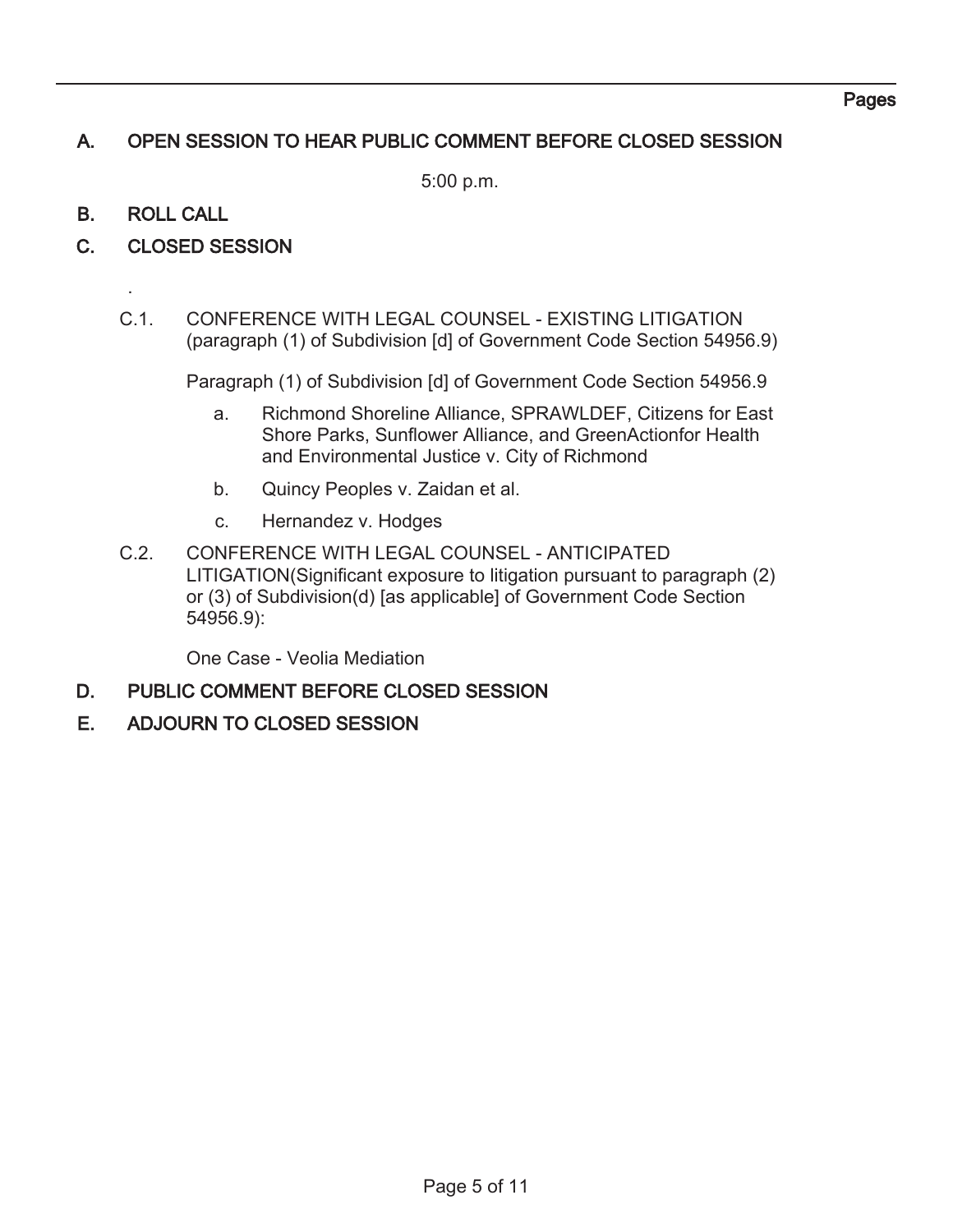# F. SPECIAL MEETING OF THE RICHMOND HOUSING AUTHORITY

6:25 p.m.

- G. ROLL CALL
- H. PUBLIC COMMENT INSTRUCTIONAL VIDEO
- I. STATEMENT OF CONFLICT OF INTEREST
- J. REPORT FROM THE EXECUTIVE DIRECTOR
- K. AGENDA REVIEW

# L. HOUSING AUTHORITY CONSENT CALENDAR

L.1. Continued use of teleconference technology for meetings of the Board of Commissioners of the Richmond Housing Authority pursuant to the provisions of AB 361

12

ADOPT a resolution requiring the continued use of teleconferencing for the meetings of the Board of Commissioners of the Richmond Housing Authority pursuant to the provisions of AB 361 – City Clerk's Office (Pamela Christian 510-620-6513).

### M. ADJOURNMENT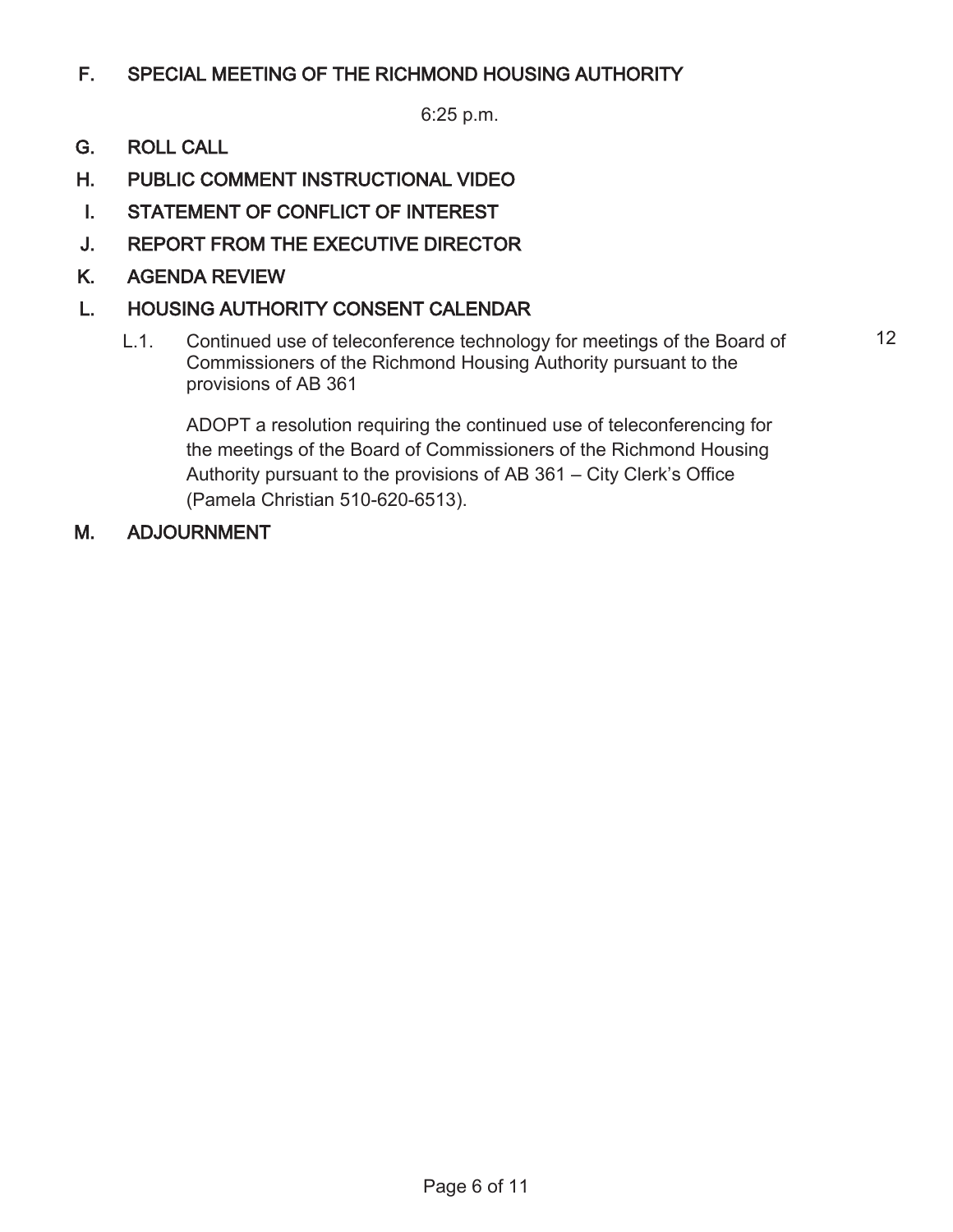### N. REGULAR MEETING OF THE RICHMOND CITY COUNCIL

6:30 p.m.

- O. ROLL CALL
- P. STATEMENT OF CONFLICT OF INTEREST
- Q. AGENDA REVIEW
- R. REPORT FROM THE CITY ATTORNEY OF FINAL DECISIONS MADE DURING CLOSED SESSION
- S. REPORT FROM THE CITY MANAGER (public comment allowed under Open Forum)
- T. REPORT FROM THE IMPLEMENTATION SUB-COMMITTEE FOR REIMAGINING TASK FORCE (public comment allowed under Open Forum)
- U. OPEN FORUM FOR PUBLIC COMMENT

### V. CITY COUNCIL CONSENT CALENDAR

- V.1. City Clerk's Office
	- a. Continued use of teleconferencing for the meetings of all City legislative bodies pursuant to the provisions of Assembly Bill (Ab) 361

16

20

65

ADOPT a resolution requiring the continued use of teleconferencing for the meetings of all City legislative bodies pursuant to the provisions of Assembly Bill 361 – City Clerk's Office (Pamela Christian 510-620-6513).

b. Amendments, Updates, and Corrections to the Council Rules and Procedures

APPROVE amendments to the Council Rules and Procedures – City Clerk's Office (Pamela Christian 510-620-6513).

#### V.2. Economic Development

a. City-Wide Community Benefits Policy (Ordinance) 56

INTRODUCE an ordinance (first reading) for a city-wide community benefits policy – City Manager's Office (Shasa Curl 510-620-6512).

- V.3. Finance Department
	- a. Annual review and adoption of swap policy for fiscal year 2021- 2022

REVIEW the Swap Policy for Fiscal Year 2021-2022; and ADOPT the resolution approving said policy – Finance Department (Belinda Brown 510-620-6740). This item was continued from the January 11, 2022, meeting.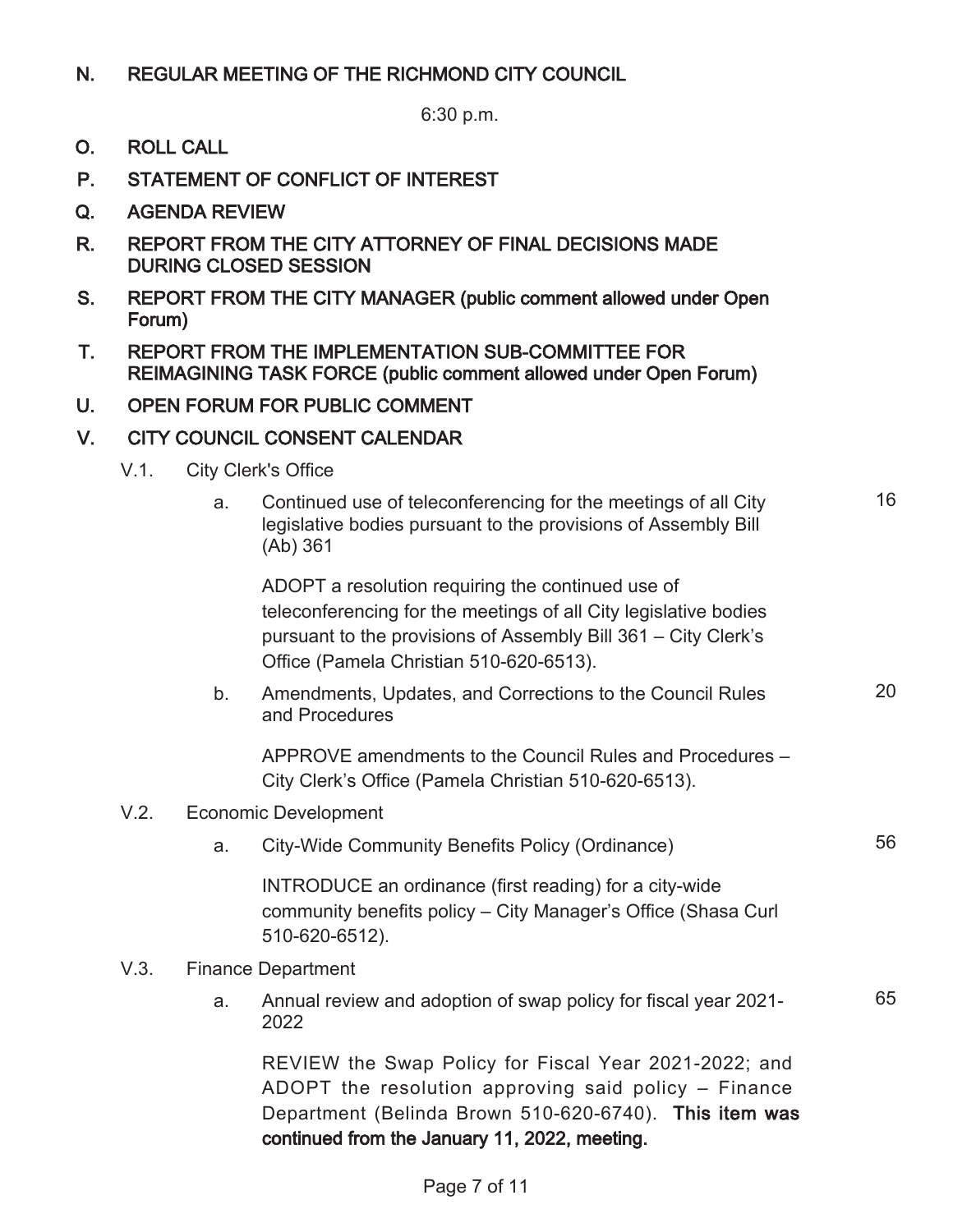#### V.4. Human Resources

a. Contract amendment with The Segal Group Inc. (Western States) dba Segal to provide supplemental classification and compensation services

APPROVE an amendment to the contract with The Segal Group, Inc. in the amount of \$30,000, for a total amount not to exceed \$280,000, to provide supplemental services to complete the city-wide classification and compensation study; and APPROVE the appropriation of these funds from the general fund reserve balance - Human Resources Department (Anil Comelo/Teresa Fairbanks 510-620-6609).

### V.5. Library and Community Services

a. Love Your Block (LYB) Mini-Grant Program Fiscal Years 2021- 2023

APPROVE the Fiscal Years (FY) 2021-2023 Love Your Block Mini-Grant (LYB Mini-Grant) program guidelines, application, final report, and grant award agreement; and AUTHORIZE the city manager or designee to administer grant award agreements and disburse grant funds upon selection of recipients – Library and Community Services Department (LaShonda White/Stephanie Ny 510-620-6563).

### V.6. Mayor's Office

a. Appointment(s) to the Richmond-Zhoushan Friendship **Commission** 

APPROVE appointment(s) to the Richmond-Zhoushan Friendship Commission; APPOINT Alexander Golovets, new appointment, seat #10, term expiration date December 31, 2023 – Office of the Mayor (Mayor Tom Butt 510-620-6503).

b. Appointment(s) to the Economic Development Commission 190

APPROVE appointment(s) to the Economic Development Commission; APPOINT Andrea Portillo-Knowles, new appointment, seat #15, term expiration date March 30, 2022 – Office of the Mayor (Mayor Tom Butt 510-620-6503).

165

187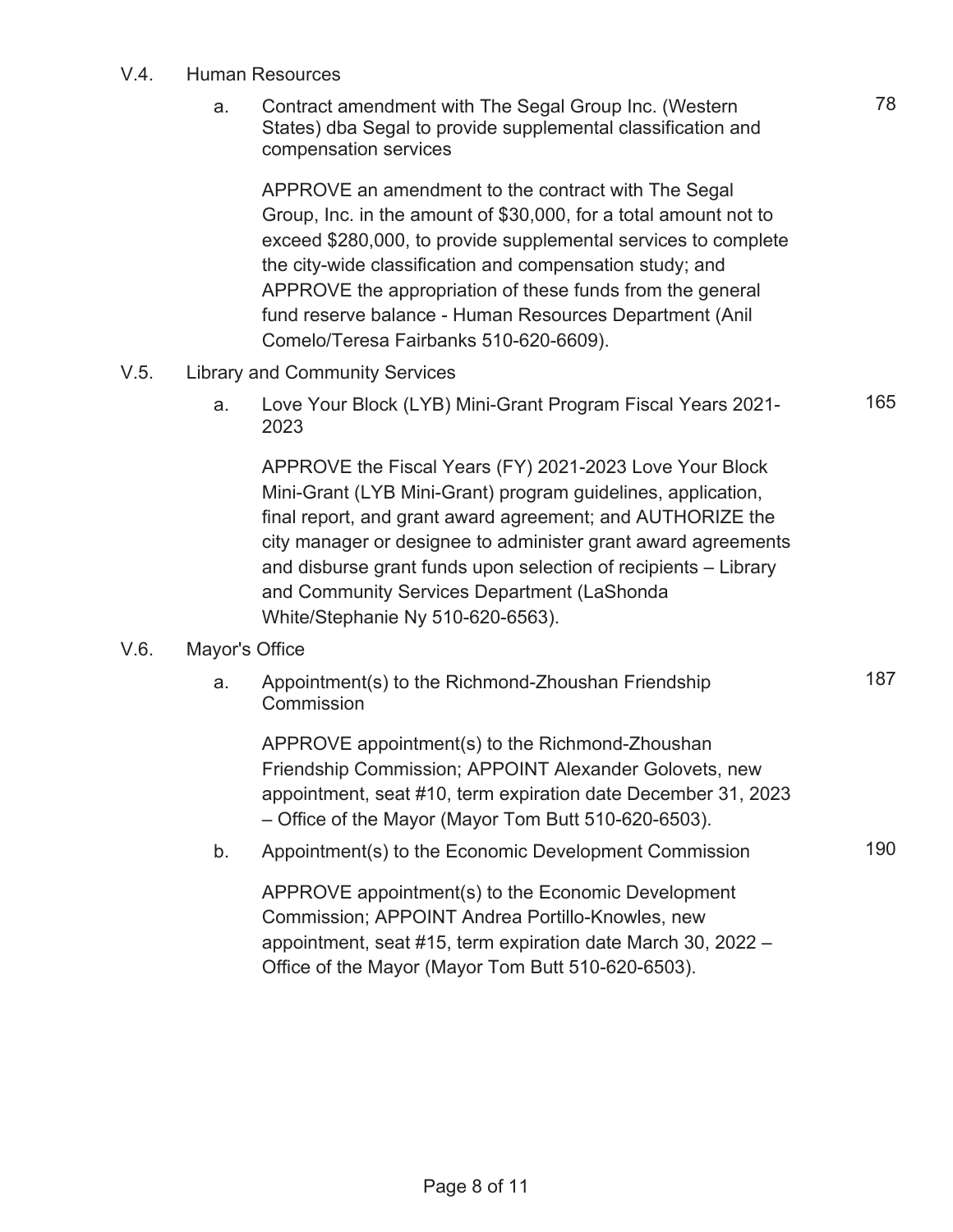|      | C.                  | Appointment(s) to the Human Rights and Human Relations<br>Commission                                                                                                                                                                                                                                                                                                                                                                                                                                              | 193 |
|------|---------------------|-------------------------------------------------------------------------------------------------------------------------------------------------------------------------------------------------------------------------------------------------------------------------------------------------------------------------------------------------------------------------------------------------------------------------------------------------------------------------------------------------------------------|-----|
|      |                     | APPROVE appointment(s) to the Human Rights and Human<br>Relations Commission; APPOINT Megan Sanchez, new<br>appointment, seat #3, term expiration date March 30, 2023;<br>Jason Woody, new appointment, seat #9, term expiration date<br>March 30, 2025 – Office of the Mayor (Mayor Tom Butt 510-<br>620-6503)                                                                                                                                                                                                   |     |
|      | d.                  | Appointment(s) to the Workforce Development Board                                                                                                                                                                                                                                                                                                                                                                                                                                                                 | 197 |
|      |                     | APPROVE appointment(s) to the Workforce Development<br>Board; APPOINT Alexandra McGee, new appointment, seat #8,<br>education and training representative, term expiration date<br>September 22, 2026 – Office of the Mayor (Mayor Tom Butt<br>510-620-6503).                                                                                                                                                                                                                                                     |     |
|      | е.                  | Appointment(s) to the Housing Advisory Commission                                                                                                                                                                                                                                                                                                                                                                                                                                                                 | 200 |
|      |                     | APPROVE an appointment to the Housing Advisory<br>Commission; APPOINT Preston Lam, re-appointment, seat #7,<br>term expiration date November 1, 2022 – Office of the Mayor<br>(Mayor Tom Butt 510-620-6503).                                                                                                                                                                                                                                                                                                      |     |
| V.7. | <b>Public Works</b> |                                                                                                                                                                                                                                                                                                                                                                                                                                                                                                                   |     |
|      | a.                  | Contract Amendment No. 2 to legal services contract with<br>Downey Brand law firm                                                                                                                                                                                                                                                                                                                                                                                                                                 | 203 |
|      |                     | APPROVE Contract Amendment No. 2 with Downey Brand law<br>firm, increasing the amount of the contract \$255,000 (over three<br>years), for a total amount not to exceed \$510,000, for the legal<br>review of the requirements as predetermined in the existing<br>Baykeeper Settlement Agreement, and to represent the City in<br>any future settlement agreement discussions - Public Works<br>(Joe Leach 510-620-5478). This item was continued from the<br>December 21, 2021, and January 11, 2022, meetings. |     |
|      | b.                  | Keller Beach sewer line closed-circuit television evaluation                                                                                                                                                                                                                                                                                                                                                                                                                                                      | 358 |

ADOPT a resolution to ACCEPT the Keller Beach Sanitary Sewer CCTV Review and Assessment Report by NCE-Coastland dated January 3, 2022 – Public Works Department (Joe Leach 510-620-5478).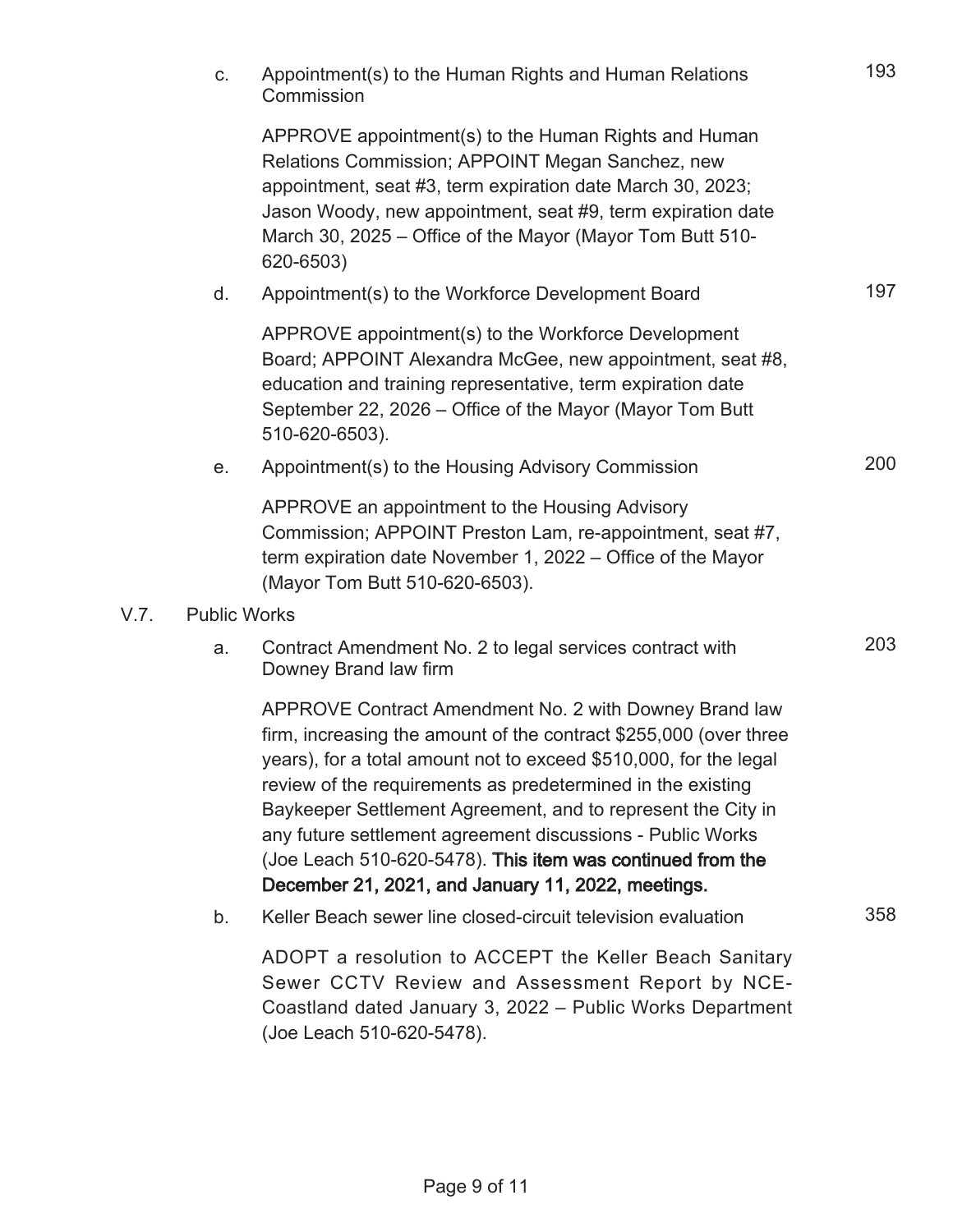c. Resolution ordering the preparation of the annual engineer's report for Fiscal Year 2022-2023 regarding improvements and costs for the Marina Bay Landscape and Lighting Maintenance **District** 

ADOPT a resolution ordering the preparation of the annual engineer's report for Fiscal Year 2022-2023 regarding improvements and costs for the Marina Bay Landscape and Lighting Maintenance District – Public Works Department (Joe Leach 510-620-5478).

d. Resolution ordering the preparation of the annual engineer's report for fiscal year 2022-2023 regarding improvements and costs for the Hilltop Landscape Maintenance District

ADOPT a resolution ordering the preparation of the Engineer's Report for Fiscal Year 2022-2023 regarding improvements and costs for the Hilltop Landscape Maintenance District - Public Works Department (Joe Leach 510-620-5478/Greg Hardesty 510-620-6920).

### W. PUBLIC HEARINGS

W.1. Redistricting Public Hearing 421

HOLD A PUBLIC HEARING AT 7:00 P.M. to RECEIVE public input on draft maps of voting district boundaries as part of the City's requirement to redistrict the City after the release of the 2020 census data. National Demographics Corporation will lead the process – City Clerk's Office (Pamela Christian 510-620-6513).

W.2. Amendments to Richmond Municipal Code (RMC) Article 15.04.615 to extend amortization period for nonconforming land uses related to the storage and handling of coal and petroleum coke to December 31, 2026 (PLN21-427)

> INTRODUCE an ordinance (first reading) amending Richmond Municipal Code Sections 15.04.615.050.C and 15.04.615.010.B to extend the amortization period for existing nonconforming land uses related to coal and petroleum coke storage and handling and require the discontinuation of all such uses by December 31, 2026; and; DETERMINE that the ordinance is exempt from the California Environmental Quality Act ("CEQA") because it is not a Project under CEQA (CEQA Guidelines section 15378) and because it is exempt from CEQA pursuant to CEQA Guidelines sections 15301 (existing facilities exemption), 15307 (action to protect natural resources), 15308 (action to protect the environment), and/or 15061(b)(3) ("Common Sense" exemption where there is no reasonable possibility of a significant effect on the environment) – Community Development Department (Lina Velasco 510-620-6841).

418

442